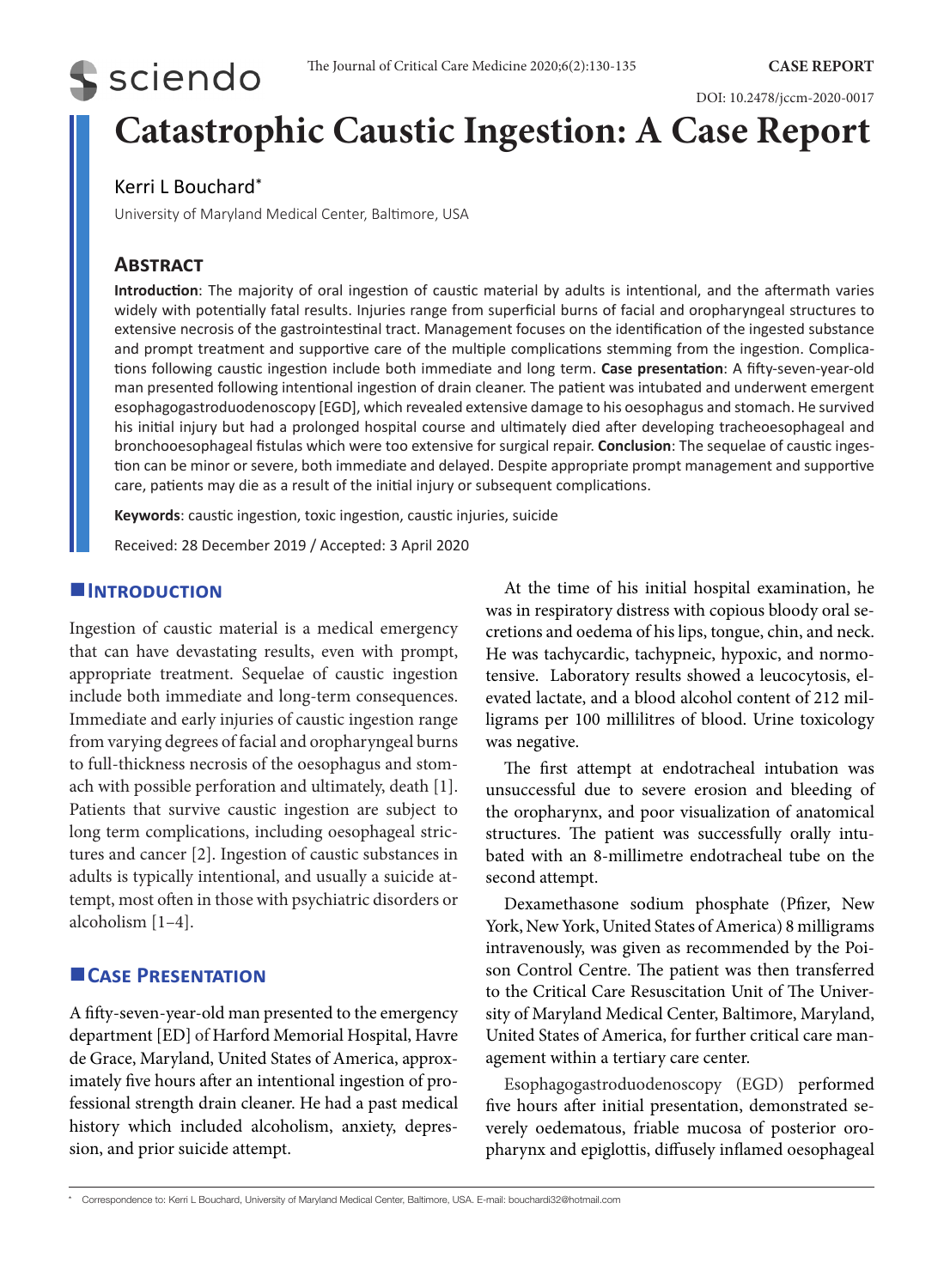mucosa with diffuse ulceration and sloughing throughout entire oesophagus (Figures 1 and 2).

Due to the extent of the injury, only the proximal gastric body was examined and revealed diffuse gastritis with confluent ulceration. In accordance with Zargar's grading classification, the endoscopic evaluation revealed a Grade 3a caustic injury to the proximal and mid oesophagus, Grade 3b caustic injury to the lower oesophagus, consistent with liquefaction necrosis, and Grade 3a caustic injury to the proximal gastric body. The patient was placed on proton pump inhibitor infusion and started on empiric Ceftriaxone (Pfizer, New York, New York, United States of America), 1 gram intravenously every 24 hours, receiving 3 doses, one each



**Fig. 1. EGD image of diffusely inflamed oesophageal** geal wall oedema, but no evidence of pneumomediasti- **mucosa**



**Fig. 2. EGD image of inflamed oesophageal mucosa with diffuse ulceration and sloughing**

starting on the day of admission, and days 1 and 2 following admission. Chest and abdominal radiographs demonstrated no evidence of free air or gastrointestinal perforation.

The patient was transferred to the hospital's Intensive Care Unit (ICU) on day one post-admission. Initial physical exam findings at this time, showed extensive burns and eschar to his lower lip, chin, and left cheek (Figure 3).

His tongue and visible oropharynx were oedematous with grey-black discolouration. Expiratory wheezes were auscultated throughout his lung fields, and dark red secretions were taken from the endotracheal tube [ETT].

Empiric antifungal coverage with fluconazole (Pfizer, New York, New York, United States of America), 100 milligrams intravenously every 24 hours was started on the day following admission and was continued for seven days due to high risk for oesophageal perforation.

Serial chest and abdominal radiographs were done to evaluate for evidence of gastrointestinal perforation (free air, pneumomediastinum). Radiographs were taken twice daily for three days, then daily for five days, and remained negative for evidence of gastrointestinal perforation. An enteral tube was not placed due to the risk of perforation.

A computed tomography [CT] of the chest with contrast, done two days after admission, showed oesopha-



**Fig. 3. Extensive burns and eschar to the patient's lower lip, chin, and left cheek**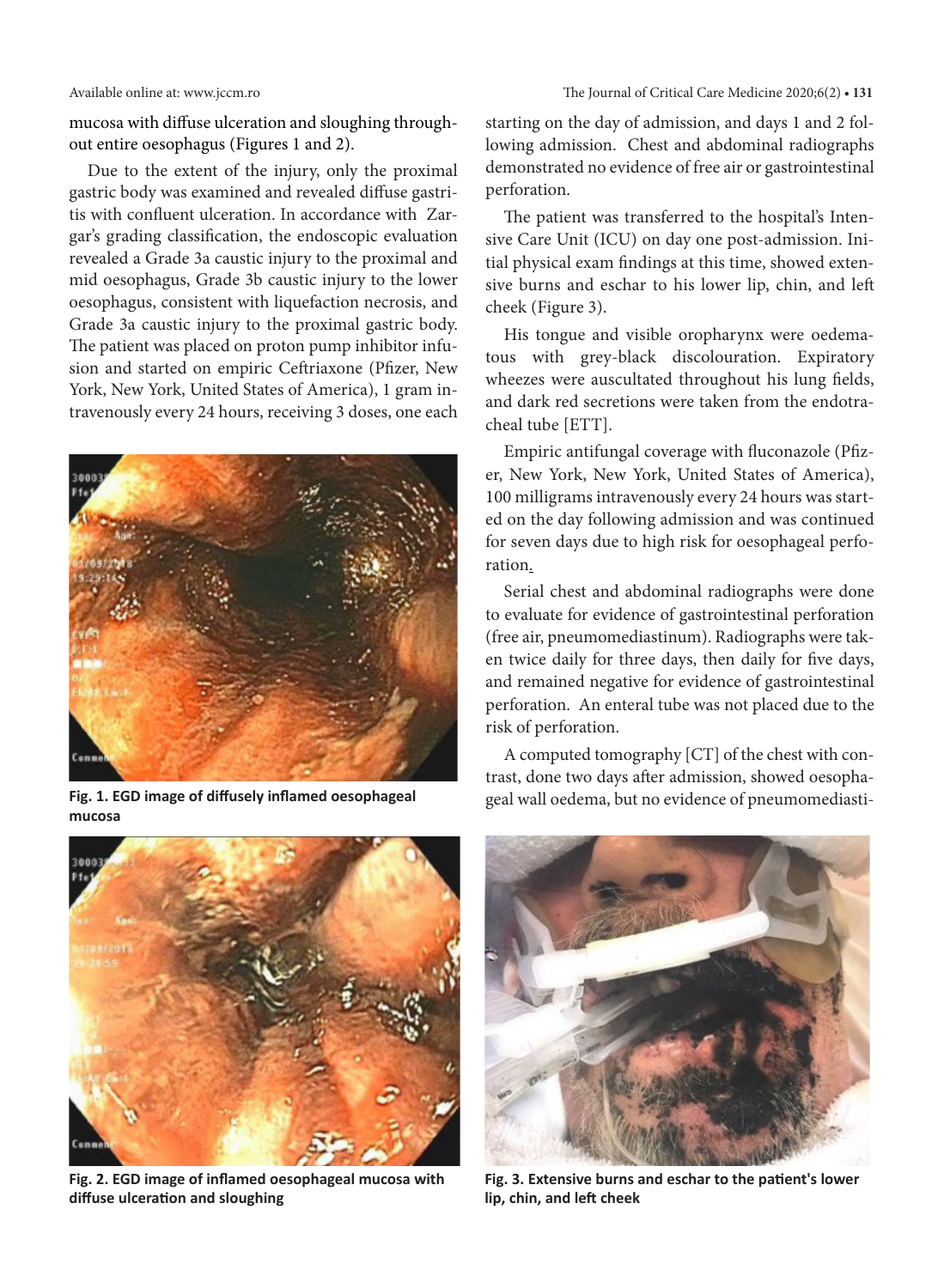#### **132 •** The Journal of Critical Care Medicine 2020;6(2) Available online at: www.jccm.ro

num. CT of the chest demonstrated dependent bilateral lower lobe consolidation, consistent with aspiration pneumonitis/pneumonia.

Bronchoscopy, done three days post-admission revealed copious thick mucopurulent secretions throughout the bronchial tree and oedematous, erythematous, collapsible areas of friable, pale tissue, consistent with caustic pneumonitis.

The patient's stay in hospital was complicated by severe agitated delirium and alcohol withdrawal symptoms which required large doses of multiple analgesics and sedative agents (Table 1).

The patient developed hospital-acquired pneumonia which was treated with a course of cefepime (Pfizer, New York, New York), two grams intravenous every eight hours and metronidazole 500 milligrams every eight hours, starting on days nine post-admission and continuing to day sixteen post-admission.

All blood cultures and sputum cultures, taken on days 2, 9, 11, 16, and 18 post-admission, and bronchial culture, taken on days 3, 16, remained negative*.* 

A peripherally inserted central venous catheter was inserted on day 7 for provision of total parenteral nutrition.

The patient received diuresis with furosemide (Pfizer, New York, New York), 20-80 milligrams intravenously 1-3 times daily on post-admission days eight through sixteen.

The patient could not be taken off mechanical ventilation. Sixteen days after admission, he underwent an EGD, which showed extensive total oesophageal necrosis (Zargar stage 3b), areas of healing gastric injury at the cardia near the gastroesophageal junction and in the pre-pyloric zone. A percutaneous endoscopic gastrostomy [PEG] tube was placed, and oesophageal dilation performed. Tracheostomy was performed using a hybrid-open approach, combined with percutaneous technique.

Approximately 30 hours postoperatively, copious green bilious secretions flowed from the tracheostomy tube.

Bronchoscopy was performed (via tracheostomy) and showed copious green-yellow secretions leaking down around the tracheal tube into the right mainstem bronchus with pooling of secretions in the right middle and lower lobes, which were suctioned. The left upper and lower lobes appeared clear of secretions. The bronchoscope was then withdrawn from the tracheostomy and advanced into to oropharynx with notation of erythematous, oedematous tissue of the epiglottis and vocal cords with diffuse tissue damage (Figures 4 and 5).

On day 17 post-admission, the patient became tachycardic and hypertensive with significant ventilator dyssynchrony. Physical exam revealed bloody drainage from percutaneous endoscopic gastrostomy tube insertion site and an audible air leak from tracheostomy and percutaneous endoscopic gastrostomy tube sites.

| <b>Drug</b>                      | <b>Route</b>             | <b>Dose</b>                                                   | <b>Frequency</b>                                   | <b>Hospital</b><br>days | <b>Manufacturer</b>                           |
|----------------------------------|--------------------------|---------------------------------------------------------------|----------------------------------------------------|-------------------------|-----------------------------------------------|
| Fentanyl citrate                 | Intravenous<br>infusion  | 100-300 milligrams/<br>hour                                   | Continuous infu-<br>sion                           | $1 - 10$                | Akorn, Inc., Lake Forest,<br>Illinois, USA    |
| propofol                         | Intravenous<br>infusion  | 10 to 60 micrograms/<br>milligram/minute                      | Continuous infu-<br>sion                           | $1-7, 10-15$            | Pfizer, New York, New York,<br><b>USA</b>     |
| lorazepam                        | Intravenous<br>injection | 1-6 milligrams                                                | Every 4 hours as<br>needed                         | $5-9$                   | Pfizer, New York, New York,<br><b>USA</b>     |
| hydromorphone                    | Intravenous<br>infusion  | 4-15 milligrams/hour                                          | Continuous infu-<br>sion                           | 8, 11-19                | Pfizer, New York, New York,<br><b>USA</b>     |
| Hydromorphone                    | Intravenous<br>injection | 1-5 milligrams                                                | Every 1 hour as<br>needed                          | $7 - 19$                | Pfizer, New York, New York,<br><b>USA</b>     |
| Haloperidol dec-<br>anoate       | Intravenous<br>injection | 10 milligrams                                                 | Every 4 hours<br>around the clock<br>and as needed | $10 - 19$               | Fresenius Kabi, Lake Zurich,<br>Illinois, USA |
| Dexmedetomidine<br>hydrochloride | Intravenous<br>infusion  | 0.4-1.5 micrograms<br>per kilogram per hour<br>(total 39 mcg) | Continuous infu-<br>sion                           | 9,10                    | Fresenius Kabi, Lake Zurich,<br>Illinois, USA |
| Ketamine hydro-<br>chloride      | Intravenous<br>infusion  | 2 milligrams/kilogram/<br>hour                                | Continuous infu-<br>sion                           | 14-19                   | Pfizer, New York, New York,<br><b>USA</b>     |

#### **Table 1. Analgesic and sedative agents administered**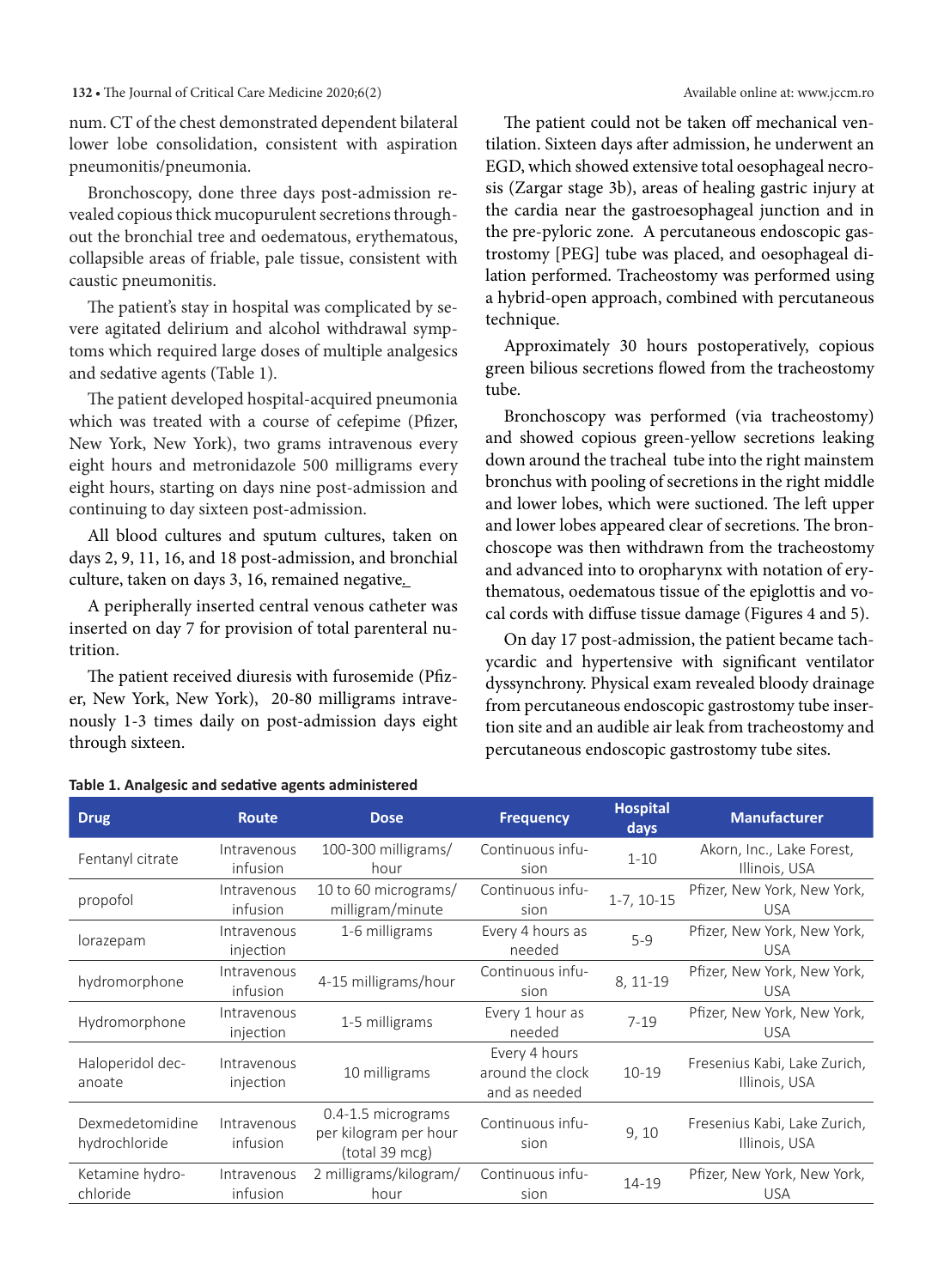A *computed tomography* (*CT) scan* done on day seventeen post-admission (day 1, post-operative) of the chest, abdomen and pelvis revealed an extensive tracheoesophageal fistula as well as a bronchooesophageal fistula at the level of left mainstem bronchus.

It was decided that the patient was not a candidate for operative intervention due to the massive extent of both the injuries and their anatomical location. After a discussion with the patient's family and with their informed consent, the patient was placed on comfort care. This included 30 percent supplemental oxygen via a tracheostomy collar for comfort and infusions of ketamine hydrochloride (Pfizer, New York, New York, United States of America), 2 milligrams per kilogram per hour and hydromorphone (Pfizer, New York, New York, United States of America), 15 milligrams per hour.

The patient was transferred to the inpatient hospice on day 23, and he succumbed to his injuries twenty-five days after hospital admission.

#### **Discussion**

The majority of caustic ingestion involves oral consumption of strong acid or strong alkali substances, most often cleaning products. These materials cause injury through a chemical process with immediate damage to living tissue on contact. Oral ingestion of these substances leads to the destruction of soft tissues and



**Fig. 4. Bronchoscopy image of oedematous tissue of the epiglottis with diffuse tissue damage**

mucous membranes of the face, oropharyngeal structures, airway, and gastrointestinal tract [2–5]. The extent and anatomical location of the injury are dependent on multiple factors, including the type of substance, formulation, amount, and the length of exposure [1–7].

Acids cause coagulation necrosis, a chemical process which produces an eschar which theoretically decreases penetration to deeper tissues [3,4]. Additional characteristics of acids include a strong odour and an unpleasant taste, decreased viscosity. Increased oesophageal transit, results in less oesophageal contact and injury, and therefore likely to cause more significant gastric injury [2,4,5,7]. There has been evidence that both strong acid and alkali ingestion can lead to full-thickness injury of the oesophageal and gastric mucosae [3,7]. Examples of strong acids include sulfuric and hydrochloric acids such as toilet bowl cleaners and rust remover [4].

In contrast to acids, alkaline substances cause liquefaction necrosis as a result of reactions between alkali, proteins, and fats. Liquefaction necrosis causes deeper tissue penetration and a higher probability of transmural injury [7]. Alkaline substances are usually colourless, relatively tasteless, and viscid [4,7]. Due to their increased viscosity, alkalis have a decreased transit time through the oesophagus with a resultant increase in oesophageal injury [6]. Examples of alkaline substances include sodium and potassium, such as oven cleaner, liquid drain cleaners [4].



**Fig. 5. Bronchoscopy image of oedematous vocal cords with diffuse tissue damage**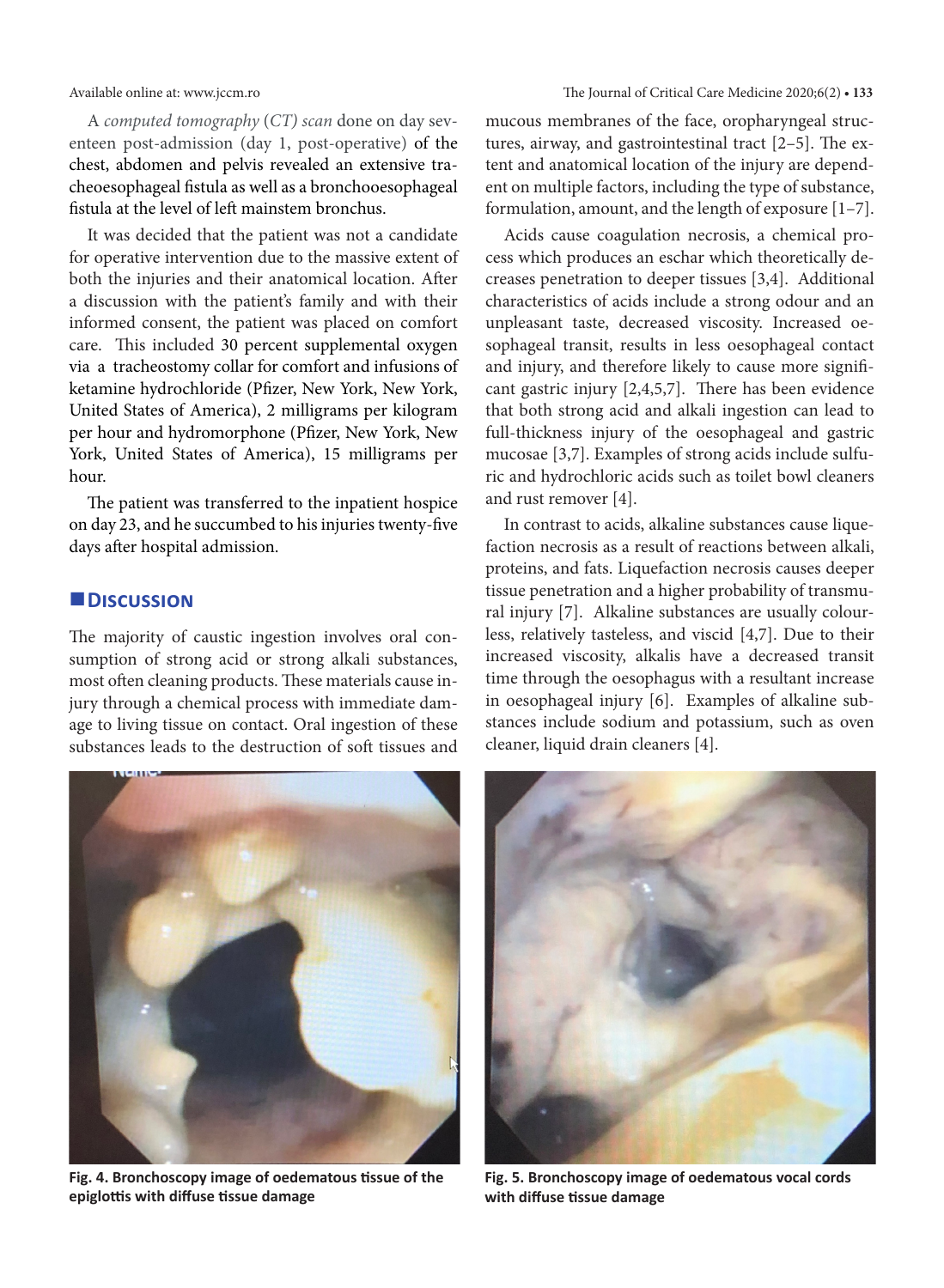#### **134 • The Journal of Critical Care Medicine 2020;6(2)** Available online at: www.jccm.ro

Initial management of caustic injuries focuses on airway securement and haemodynamic stabilization. It is imperative to determine, if possible, both the agent, the amount, and time of ingestion, to guide management. Patients should be intubated early, preferably with fiberoptic laryngoscopy to allow for direct visualization of the epiglottis and larynx and minimize risk for further trauma [4,7]. A surgical airway may need to be performed in cases of profound oropharyngeal oedema. Subsequent management focuses on the determination of the extent of injury to the gastrointestinal tract, and ongoing management and supportive care of metabolic disorders, multisystem organ dysfunction, sepsis, aspiration pneumonia, and gastrointestinal perforation [2]. Oesophageal and gastric perforation can occur at any time within the first two weeks after ingestion [3].

Diagnostic and management strategies for caustic ingestion injuries vary, and a consensus is lacking. There is a lack of randomized control trials regarding the ideal management of caustic injuries [4]. EGD is considered the gold standard for diagnosis and to guide subsequent management, and should typically be done within twelve to forty-eight hours of ingestion [4,7]. The Zargar classification system is generally used to determine the extent of caustic injury (Table 2).

Endoscopy is not recommended on days five to fifteen post-ingestion due to an increased perforation risk [7]. The instances in which EGD are contraindicated are in hemodynamic instability, severe respiratory compromise, suspected perforation, and third-degree burns of the hypopharynx [3,7].

A CT scan can provide a more detailed evaluation than an EGD, regarding the extent of transmural damage to oesophageal and gastric walls and degree of necrosis [2]. Serial plain chest and abdominal films should initially be obtained to evaluate for perforation, which would be suggested by mediastinal air on images [3,4].

**Table 2. Endoscopic grading of caustic injuries** (Zargar classification) [2,4,6]

| Grade | <b>Characteristics</b>                                           |
|-------|------------------------------------------------------------------|
|       | Normal mucosa                                                    |
|       | Superficial oedema and erythema                                  |
| 2a    | Friability, haemorrhages, superficial ulcer-<br>ations, exudates |
| За    | Grade 2a plus deep and circumferential<br>ulcerations            |
| ٦h    | <b>Extensive necrosis</b>                                        |

Early, emergent surgery is indicated in patients with clinical or radiographic evidence of gastrointestinal perforation. Typically, exploratory laparotomy is performed with oesophagostomy or gastrectomy or more extensive resection [6]. The need for emergency reconstructive surgery for caustic injury has a global negative effect on survival and functional outcomes [1,8].

Neutralizing agents are not recommended due to risk for additional injury due to exothermic reactions [2–4,7]. Nasal and oral gastric tubes are not routinely recommended due to possible stimulation of vomiting, which could result in further oesophageal injury secondary to re-exposure to caustic material [3,7]. Gastric acid suppression, such as H2 blocker or proton pump inhibitors, is often used to promote healing and prevent ulcers, although the efficacy of this has not been proven [7]. Nutrition provision should be established as soon as feasible, using a gastrointestinal tract, if at all possible.

Administration of systemic corticosteroids in caustic injuries has been contentious, has not been proven to prevent strictures, and is not routinely recommended [1,7]. Broad-spectrum antibiotics are sometimes used prophylactically but have not been shown to reduced stricture formation and are currently advised only if active infection is suspected [2–4].

In the present case, these two interventions were utilized despite the lack of evidence supporting their use. This deviation is related to the scarcity of randomized control trials, and agreed protocol management, regarding these types of injuries.

Oesophageal strictures are the most common late consequence of caustic injury [7].

 Primary management of oesophageal strictures is oesophageal dilation [1,2,7]. Typically, dilation can be started after healing of acute injuries, usually, three to six weeks post-injury. Later initiation of dilation could cause more complications due to fibrosis and collagen deposition of the oesophageal wall [2]. Generally, dilations are done every one to three weeks, with the expectation of three to five sessions for adequate results [2]. Unfortunately, the incidence of perforation postdilation of corrosive strictures is higher than for other strictures [1,2].

Oesophageal strictures are sometimes treated with stents or surgery. The efficacy of these procedures requires to be proven by further studies [1,2,7]. Other late complications of caustic injury include fistula formation and oesophageal malignancy [2].